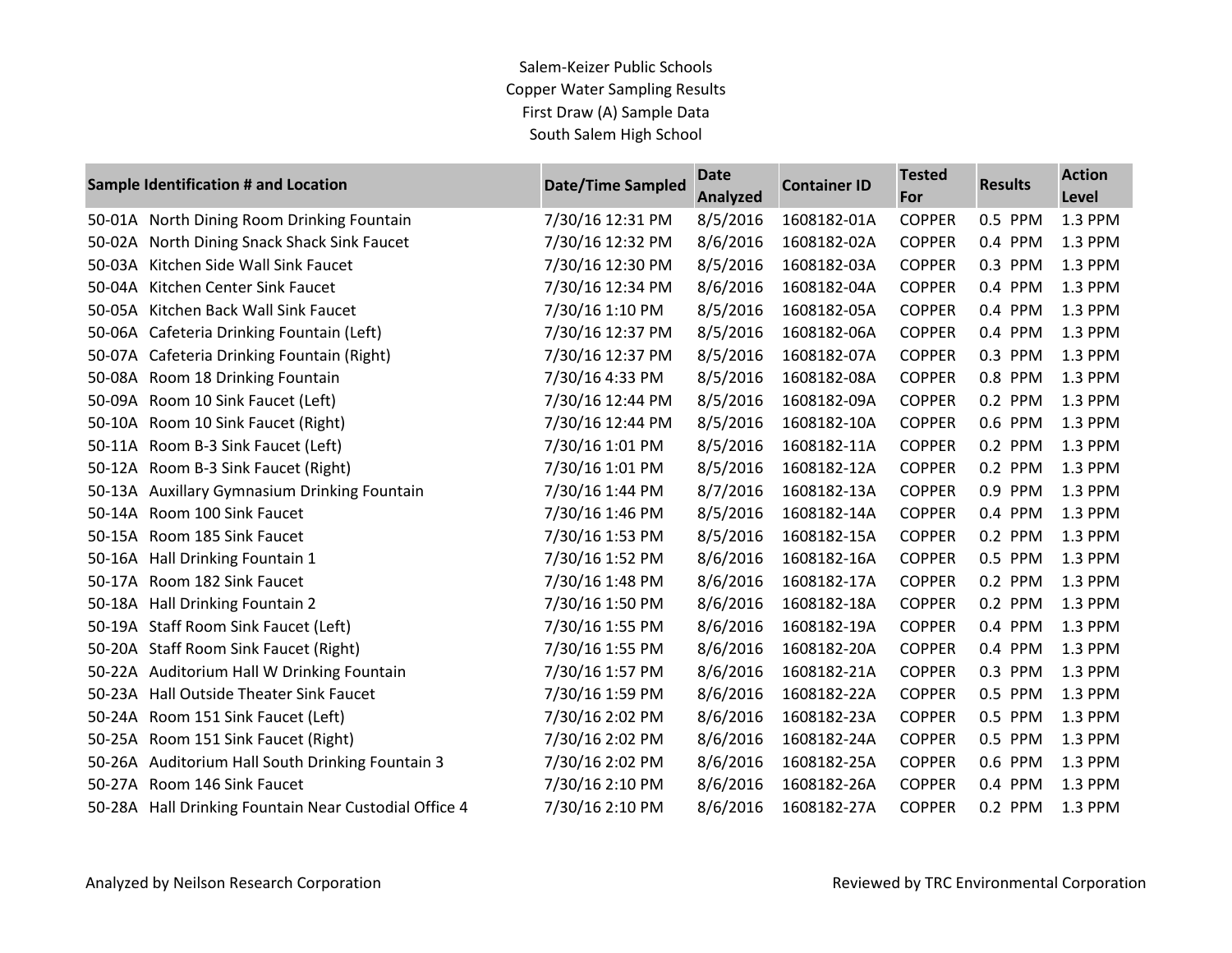| <b>Sample Identification # and Location</b> |                                                     | <b>Date/Time Sampled</b> | <b>Date</b><br><b>Analyzed</b> | <b>Container ID</b> | <b>Tested</b><br>For | <b>Results</b> | <b>Action</b><br>Level |
|---------------------------------------------|-----------------------------------------------------|--------------------------|--------------------------------|---------------------|----------------------|----------------|------------------------|
| 50-29A                                      | <b>Custodial Office Sink Faucet</b>                 | 7/30/16 2:13 PM          | 8/6/2016                       | 1608182-28A         | <b>COPPER</b>        | 0.4 PPM        | 1.3 PPM                |
| 50-30A                                      | Main Office by Conference Room Sink Faucet          | 7/30/16 2:21 PM          | 8/6/2016                       | 1608182-29A         | <b>COPPER</b>        | 0.4 PPM        | 1.3 PPM                |
| 50-31A                                      | <b>Student Store Sink Faucet</b>                    | 7/30/16 2:23 PM          | 8/6/2016                       | 1608182-30A         | <b>COPPER</b>        | 0.4 PPM        | 1.3 PPM                |
| 50-32A                                      | Hall by Student Store Drinking Fountain 5           | 7/30/16 2:26 PM          | 8/6/2016                       | 1608182-31A         | <b>COPPER</b>        | 0.3 PPM        | 1.3 PPM                |
| 50-33A                                      | Hall South Drinking Fountain 6                      | 7/30/16 2:30 PM          | 8/6/2016                       | 1608182-32A         | <b>COPPER</b>        | 0.6 PPM        | 1.3 PPM                |
| 50-34A                                      | Room 111 Sink Faucet                                | 7/30/16 2:31 PM          | 8/6/2016                       | 1608182-33A         | <b>COPPER</b>        | 0.5 PPM        | 1.3 PPM                |
| 50-35A                                      | Room 111 Drinking Fountain                          | 7/30/16 2:31 PM          | 8/6/2016                       | 1608182-34A         | <b>COPPER</b>        | 0.7 PPM        | 1.3 PPM                |
| 50-36A                                      | Room 111/112 Work Room Sink Faucet                  | 7/30/16 2:32 PM          | 8/6/2016                       | 1608182-35A         | <b>COPPER</b>        | 0.4 PPM        | 1.3 PPM                |
| 50-37A                                      | Room 112 Sink Faucet                                | 7/30/16 2:34 PM          | 8/6/2016                       | 1608182-36A         | <b>COPPER</b>        | 0.3 PPM        | 1.3 PPM                |
| 50-38A                                      | Room 128 Sink Faucet 1                              | 7/30/16 2:37 PM          | 8/6/2016                       | 1608182-37A         | <b>COPPER</b>        | 0.3 PPM        | 1.3 PPM                |
| 50-39A                                      | Room 128 Sink Faucet 2                              | 7/30/16 2:38 PM          | 8/6/2016                       | 1608182-38A         | <b>COPPER</b>        | 0.5 PPM        | 1.3 PPM                |
| 50-40A                                      | Room 128 Sink Faucet 3                              | 7/30/16 2:39 PM          | 8/6/2016                       | 1608182-39A         | <b>COPPER</b>        | 0.4 PPM        | 1.3 PPM                |
| 50-41A                                      | Room 128 Sink Faucet 4                              | 7/30/16 2:39 PM          | 8/6/2016                       | 1608182-40A         | <b>COPPER</b>        | 0.3 PPM        | 1.3 PPM                |
| 50-42A                                      | Room 128 Sink Faucet 5                              | 7/30/16 2:40 PM          | 8/6/2016                       | 1608182-41A         | <b>COPPER</b>        | 0.2 PPM        | 1.3 PPM                |
| 50-43A                                      | Room 128 Sink Faucet 6                              | 7/30/16 2:40 PM          | 8/6/2016                       | 1608182-42A         | <b>COPPER</b>        | 0.2 PPM        | 1.3 PPM                |
| 50-44A                                      | Room 128 Sink Faucet 7                              | 7/30/16 2:41 PM          | 8/6/2016                       | 1608182-43A         | <b>COPPER</b>        | 0.2 PPM        | 1.3 PPM                |
| 50-45A                                      | Hall South Near Room 113 Drinking Fountain 7        | 7/30/16 2:51 PM          | 8/6/2016                       | 1608182-44A         | <b>COPPER</b>        | 0.6 PPM        | 1.3 PPM                |
| 50-46A                                      | Girl's Locker Room Drinking Fountain (Left)         | 7/30/16 2:53 PM          | 8/6/2016                       | 1608182-45A         | <b>COPPER</b>        | 0.4 PPM        | 1.3 PPM                |
| 50-47A                                      | Girl's Locker Room Drinking Fountain (Right)        | 7/30/16 2:54 PM          | 8/6/2016                       | 1608182-46A         | <b>COPPER</b>        | 0.4 PPM        | 1.3 PPM                |
| 50-48A                                      | Gymnasium Southwest Side Drinking Fountain          | 7/30/16 2:58 PM          | 8/6/2016                       | 1608182-47A         | <b>COPPER</b>        | 0.2 PPM        | 1.3 PPM                |
| 50-49A                                      | <b>Gymnasium Southeast Corner Drinking Fountain</b> | 7/30/16 3:02 PM          | 8/6/2016                       | 1608182-48A         | <b>COPPER</b>        | 0.3 PPM        | 1.3 PPM                |
| 50-50A                                      | <b>Gymnasium Hall Drinking Fountain</b>             | 7/30/16 2:58 PM          | 8/6/2016                       | 1608182-49A         | <b>COPPER</b>        | 0.2 PPM        | 1.3 PPM                |
| 50-51A                                      | Boy's Locker Room Drinking Fountain (Left)          | 7/30/16 3:06 PM          | 8/6/2016                       | 1608182-50A         | <b>COPPER</b>        | 0.1 PPM        | 1.3 PPM                |
| 50-52A                                      | Boy's Locker Room Drinking Fountain (Right)         | 7/30/16 3:07 PM          | 8/6/2016                       | 1608182-51A         | <b>COPPER</b>        | 0.1 PPM        | 1.3 PPM                |
| 50-53A                                      | Boy's Locker Room Back Wall Drinking Fountain       | 7/30/16 3:11 PM          | 8/6/2016                       | 1608182-52A         | <b>COPPER</b>        | 0.1 PPM        | 1.3 PPM                |
|                                             | 50-54A Team Locker Room Drinking Fountain (Left)    | 7/30/16 3:06 PM          | 8/6/2016                       | 1608182-53A         | <b>COPPER</b>        | 0.2 PPM        | 1.3 PPM                |
|                                             | 50-55A Team Locker Room Drinking Fountain (Right)   | 7/30/16 3:06 PM          | 8/6/2016                       | 1608182-54A         | <b>COPPER</b>        | 0.2 PPM        | 1.3 PPM                |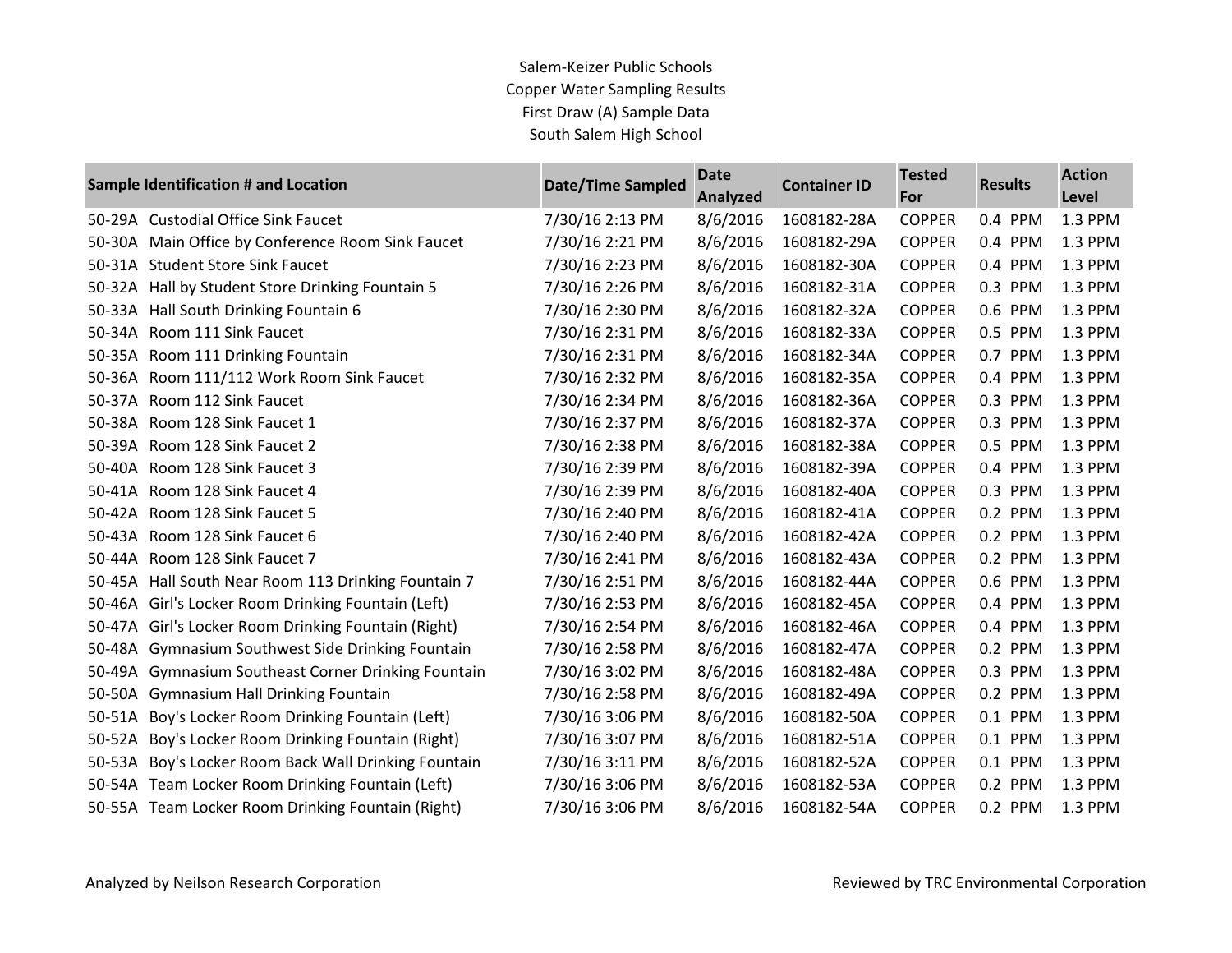| <b>Sample Identification # and Location</b> |                                                      | <b>Date/Time Sampled</b> | <b>Date</b><br>Analyzed | <b>Container ID</b> | <b>Tested</b><br>For | <b>Results</b> | <b>Action</b><br>Level |
|---------------------------------------------|------------------------------------------------------|--------------------------|-------------------------|---------------------|----------------------|----------------|------------------------|
|                                             | 50-56A Team Locker Room Drinking Fountain Back       | 7/30/16 3:11 PM          | 8/6/2016                | 1608182-55A         | <b>COPPER</b>        | 0.5 PPM        | 1.3 PPM                |
| 50-57A                                      | <b>Training Room Sink Faucet</b>                     | 7/30/16 3:15 PM          | 8/6/2016                | 1608182-56A         | <b>COPPER</b>        | 0.1 PPM        | 1.3 PPM                |
| 50-58A                                      | 2nd Floor Hall Drinking Fountain 8                   | 7/30/16 3:33 PM          | 8/6/2016                | 1608182-57A         | <b>COPPER</b>        | 0.3 PPM        | 1.3 PPM                |
| 50-59A                                      | West Balcony Gymnasium Drinking Fountain             | 7/30/16 3:32 PM          | 8/6/2016                | 1608182-58A         | <b>COPPER</b>        | 0.1 PPM        | 1.3 PPM                |
| 50-60A                                      | Hall Drinking Fountain 9                             | 7/30/16 3:35 PM          | 8/6/2016                | 1608182-59A         | <b>COPPER</b>        | 0.7 PPM        | 1.3 PPM                |
| 50-61A                                      | 2nd Floor Hall Southwest Corner Drinking Fountain 10 | 7/30/16 3:42 PM          | 8/6/2016                | 1608182-60A         | <b>COPPER</b>        | 0.6 PPM        | 1.3 PPM                |
| 50-62A                                      | 2nd Floor Hall East Drinking Fountain 11             | 7/30/16 3:39 PM          | 8/6/2016                | 1608182-61A         | <b>COPPER</b>        | 0.3 PPM        | 1.3 PPM                |
| 50-63A                                      | Room 234 Sink Faucet                                 | 7/30/16 3:40 PM          | 8/6/2016                | 1608182-62A         | <b>COPPER</b>        | 0.2 PPM        | 1.3 PPM                |
| 50-64A                                      | Hall Northeast Drinking Fountain 12                  | 7/30/16 3:43 PM          | 8/6/2016                | 1608182-63A         | <b>COPPER</b>        | 0.2 PPM        | 1.3 PPM                |
| 50-65A                                      | Room 239 Sink Faucet                                 | 7/30/16 3:47 PM          | 8/6/2016                | 1608182-64A         | <b>COPPER</b>        | 0.2 PPM        | 1.3 PPM                |
| 50-66A                                      | Room 251 Sink Faucet                                 | 7/30/16 3:47 PM          | 8/6/2016                | 1608182-65A         | <b>COPPER</b>        | 0.2 PPM        | 1.3 PPM                |
| 50-67A                                      | Room 250 Sink Faucet                                 | 7/30/16 3:49 PM          | 8/6/2016                | 1608182-66A         | <b>COPPER</b>        | 0.2 PPM        | 1.3 PPM                |
| 50-68A                                      | Room 240 Sink Faucet                                 | 7/30/16 3:49 PM          | 8/6/2016                | 1608182-67A         | <b>COPPER</b>        | 0.5 PPM        | 1.3 PPM                |
| 50-69A                                      | Room 241 Sink Faucet                                 | 7/30/16 3:52 PM          | 8/6/2016                | 1608182-68A         | <b>COPPER</b>        | 0.4 PPM        | 1.3 PPM                |
| 50-70A                                      | Room 242 Sink Faucet                                 | 7/30/16 3:54 PM          | 8/6/2016                | 1608182-69A         | <b>COPPER</b>        | 0.2 PPM        | 1.3 PPM                |
| 50-71A                                      | Room 243 Sink Faucet                                 | 7/30/16 3:55 PM          | 8/6/2016                | 1608182-70A         | <b>COPPER</b>        | 0.3 PPM        | 1.3 PPM                |
| 50-72A                                      | Room 244 Sink Faucet                                 | 7/30/16 3:58 PM          | 8/6/2016                | 1608182-71A         | <b>COPPER</b>        | 0.3 PPM        | 1.3 PPM                |
| 50-73A                                      | 2nd Hall Drinking Fountain 13                        | 7/30/16 4:00 PM          | 8/6/2016                | 1608182-72A         | <b>COPPER</b>        | 0.3 PPM        | 1.3 PPM                |
| 50-74A                                      | 2nd Floor Hall Drinking Fountain 14                  | 7/30/16 4:03 PM          | 8/6/2016                | 1608182-73A         | <b>COPPER</b>        | 0.2 PPM        | 1.3 PPM                |
| 50-75A                                      | 2nd Floor Hall Drinking Fountain 15                  | 7/30/16 4:03 PM          | 8/6/2016                | 1608182-74A         | <b>COPPER</b>        | 0.6 PPM        | 1.3 PPM                |
| 50-76A                                      | 2nd Floor Hall Near Room 244 Drinking Fountain 16    | 7/30/16 3:57 PM          | 8/6/2016                | 1608182-75A         | <b>COPPER</b>        | 0.3 PPM        | 1.3 PPM                |
| 50-77A                                      | <b>Concession Stand Sink Faucet</b>                  | 7/30/16 4:20 PM          | 8/6/2016                | 1608182-76A         | <b>COPPER</b>        | 0.3 PPM        | 1.3 PPM                |
|                                             | 50-78A Room B-3 Drinking Fountain                    | 7/30/16 1:09 PM          | 8/6/2016                | 1608182-77A         | <b>COPPER</b>        | 0.9 PPM        | 1.3 PPM                |

EPA Action Level for Copper in Schools is 1.3 PPM

SKPS Action Level for Copper is 1.3 PPM

**Highlighted samples are at or exceed the Salem-Keizer Public Schools (SKPS) Action Level**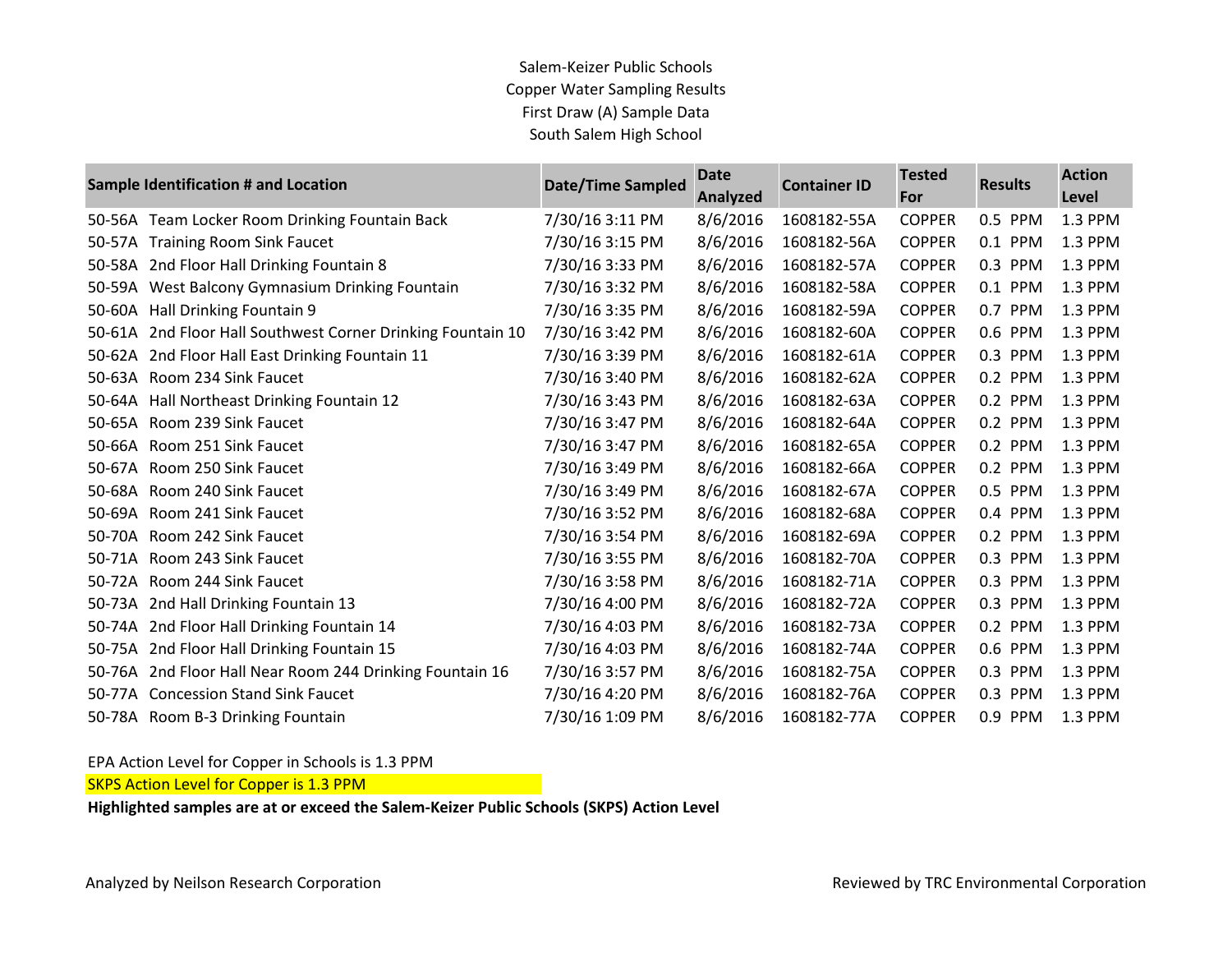| <b>Sample Identification # and Location</b>       |                                                                                          | Date/Time<br><b>Collected</b> | <b>Date</b><br>Analyzed | <b>Container ID</b> | <b>Tested</b><br>For | <b>Result</b> | <b>Action</b><br>Level |
|---------------------------------------------------|------------------------------------------------------------------------------------------|-------------------------------|-------------------------|---------------------|----------------------|---------------|------------------------|
| $50-04B$                                          | Kitchen Center Sink Faucet                                                               | 7/30/16 12:35 AM 8/24/2016    |                         | 1608183-04A         | <b>COPPER</b>        | $0.4$ PPM     | $1.3$ PPM              |
| 50-47B                                            | Girls' Locker Room Drinking Fountain (Right)                                             | 7/30/16 12:35 AM 8/24/2016    |                         | 1608183-46A         | <b>COPPER</b>        | $0.1$ PPM     | $1.3$ PPM              |
|                                                   |                                                                                          |                               |                         |                     |                      |               |                        |
| EPA Action Level for Copper in Schools is 1.3 PPM |                                                                                          |                               |                         |                     |                      |               |                        |
|                                                   | <b>SKPS Action Level for Copper is 1.3 PPM</b>                                           |                               |                         |                     |                      |               |                        |
|                                                   | Highlighted samples are at or exceed the Salem-Keizer Public Schools (SKPS) Action Level |                               |                         |                     |                      |               |                        |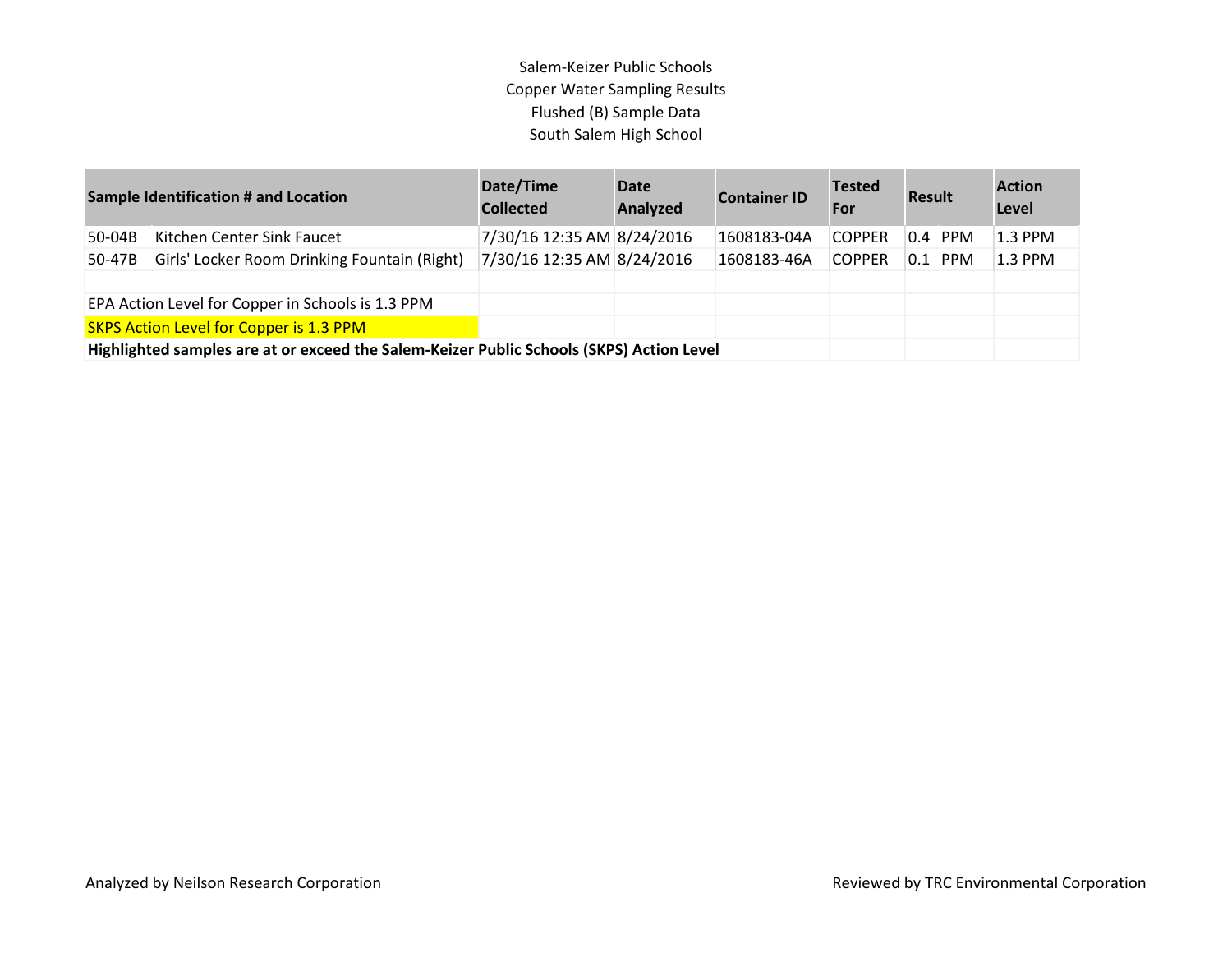| <b>Sample Identification # and Location</b>         | Date/Time Sampled | <b>Date</b><br>Analyzed | <b>Container</b><br><b>ID</b> | Tested<br>For | <b>Results</b>    | <b>Action</b><br>Level |
|-----------------------------------------------------|-------------------|-------------------------|-------------------------------|---------------|-------------------|------------------------|
| 50-04C Kitchen Center Sink Faucet                   | 1/20/2017 5:17    | 1/23/2017 3128          |                               | <b>COPPER</b> | 0.4<br>PPM        | 1.3 PPM                |
| 50-47C Girl's Locker Room Drinking Fountain (Right) | 1/20/2017 5:30    | 1/23/2017 3129          |                               | <b>COPPER</b> | 0.1<br><b>PPM</b> | 1.3 PPM                |

EPA Action Level for Copper in Schools is 1.3 PPM

SKPS Action Level for Copper is 1.3 PPM

**Highlighted samples are at or exceed the Salem-Keizer Public Schools (SKPS) Action Level**